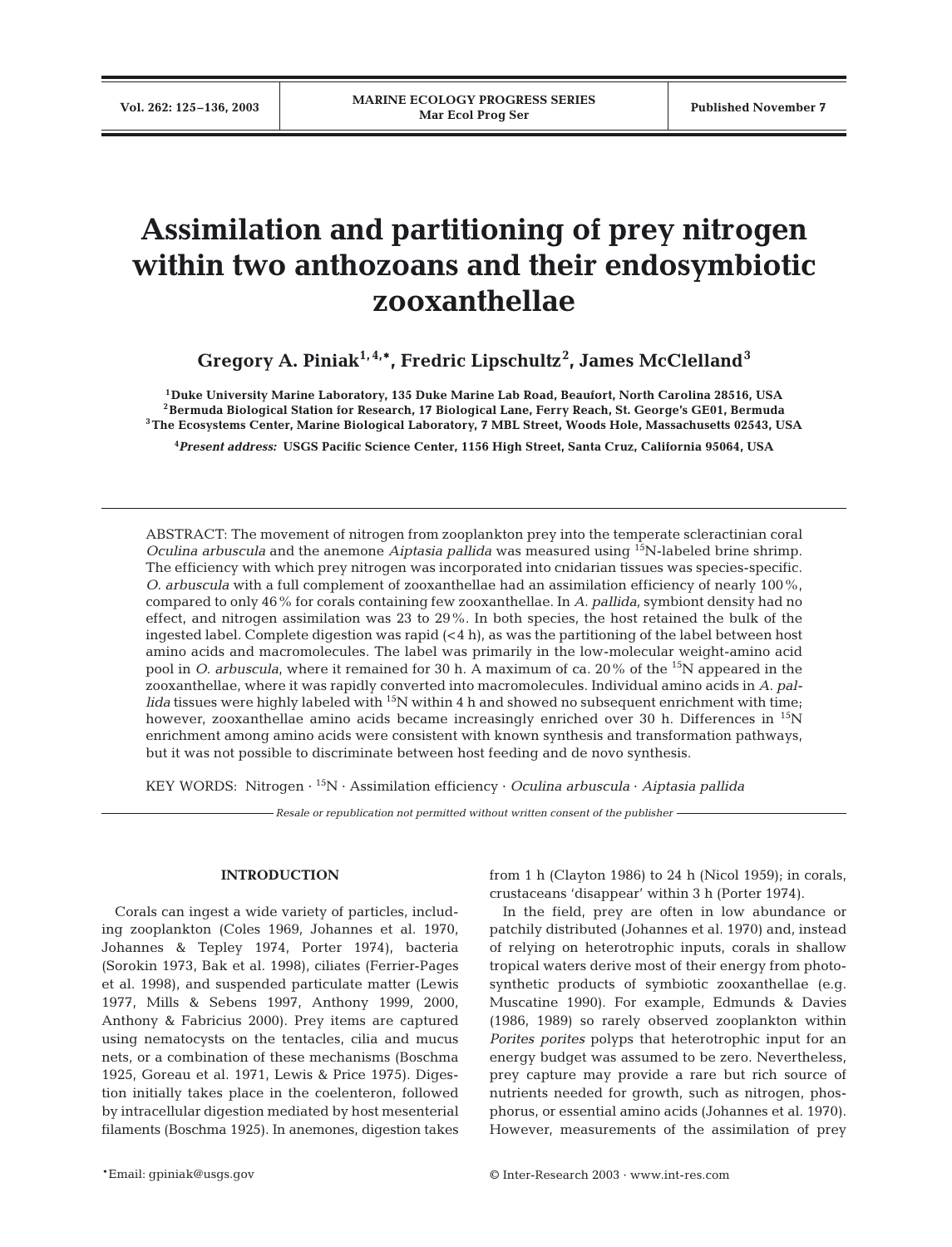nitrogen by cnidarians are lacking, and nutrient budgets often remain unbalanced (Roberts et al. 1999a) or assume that zooplanktivory balances any demand that inorganic uptake cannot meet (Bythell 1988, Rahav et al. 1989). Bythell (1988) calculated that particulate feeding is required to satisfy 70% of the nitrogen demand in the *Acropora palmata* symbiosis, and Rahav et al. (1989) estimated that 90% of the nitrogen used by zooxanthellae in *Stylophora pistillata* is recycled from the host (i.e. not new inputs). Few nutrient budgets have actually measured heterotrophic inputs, and none have directly measured the incorporation of prey nitrogen into cnidarian tissue. For example, Anthony (1999) estimated stoichiometrically from carbon assimilation that suspended particulate matter could provide up to 33% of the nitrogen required for growth in *Pocillopora damicornis*.

An additional serious shortcoming of nutrient budgets is that no quantitative data exist for the flux of nitrogen between the animal host and symbiotic algae; this problem is a major criticism of the nitrogen recycling hypothesis (Wang & Douglas 1998). While researchers have for years assumed that zooxanthellae obtain waste products from host feeding (Boschma 1925, Yonge & Nicholls 1931), the use of host nitrogen by zooxanthellae is largely inferred from excretion studies (e.g. Szmant-Froelich & Pilson 1977, Muscatine & D'Elia 1978). The only direct evidence for transfer of prey nitrogen to zooxanthellae is unpublished data cited by Wilkerson & Kremer (1992) for the scyphozoan *Linuche unguiculata*. However, several radio-labeled prey experiments indicate that zooxanthellae obtain sulphur, phosphorus, and carbon from host feeding (Cook 1971, 1972, Szmant-Froelich 1981, Thorington & Margulis 1981, Steen 1986).

Internal amino acid pools have been used as an index of nutrient limitation in cnidarians (e.g. Ferrier 1992, McAuley 1994), but recently amino acid synthesis has drawn considerable interest. The traditional view is that animals satisfy essential amino acid requirements through the diet; however, in the case of cnidarians, symbiotic algae may be an alternative source. Based on  ${}^{14}C$  evidence, the host can receive small amounts of amino acids from the zooxanthellae (Muscatine & Cernichiari 1969, Lewis & Smith 1971, Sutton & Hoegh-Guldberg 1990, Markell & Trench 1993), including several essential amino acids (Wang & Douglas 1999). Recent  $^{14}$ C tracer studies have demonstrated the synthesis of essential amino acids in anemones (Swanson & Hoegh-Guldberg 1998, Roberts et al. 1999b, Wang & Douglas 1999) and corals (FitzGerald & Szmant 1997). Host synthesis of essential amino acids implies that cnidarians may have a reduced essential amino acid requirement compared to other metazoans (FitzGerald & Szmant 1997).

This research used isotope ratio mass spectrometry (IRMS) and a stable isotope tracer  $(^{15}N)$  to measure the assimilation and partitioning of ingested prey nitrogen by symbiotic corals and anemones. These experiments tested the following hypotheses: (1) that zooxanthellae acquire nitrogen from prey ingested by the host; (2) that the assimilation efficiency of prey nitrogen is species-specific, and decreases in the absence of zooxanthellae; (3) that prey capture provides the host with essential amino acids.

## **MATERIALS AND METHODS**

**Assimilation efficiency in** *Oculina arbuscula***.** Small colonies of the facultatively symbiotic temperate coral *Oculina arbuscula* were collected from the wreck of the Liberty ship 'Parker', an artificial reef (AR315) at 34° 41' 10'' N, 76° 43' 30'' W, approximately 3.9 nautical miles from Beaufort Inlet, NC. Colonies collected from the top of the wreck at 10 m depth were dark brown and contained high densities of zooxanthellae (HD), while colonies obtained from the interior and the sides of the wreck at 17 m were white and contained few zooxanthellae (LD; ca. 1% of HD zooxanthellae). The colonies were returned to the Duke University Marine Laboratory and converted into nubbins (Davies 1995) by cutting individual branches from the colonies and mounting them in plastic tubing (Tygon R3603). For 3 wk prior to the experiment, nubbins were kept in aerated, filtered (polypropylene filter bag, mesh size 5 µm) seawater (salinity 33 to 35 ppt, 0.3 µM ambient NH4 +) in an incubator at 25°C. LD nubbins were maintained in black plastic chambers within the incubator, while HD branches were kept in clear plastic boxes covered with a diffuser. The incubator was kept on a 12:12 h light:dark cycle with light provided by two 40 W, 50:50 actinic blue:natural daylight bulbs (41.5 µE  $m^{-2}$  s<sup>-1</sup>). All corals were fed to repletion twice weekly with freshly hatched brine shrimp nauplii; the water in the chamber was changed the day after each feeding bout (i.e. twice weekly).

The night before the experiment, the coral nubbins were removed from their Tygon tubing and individually placed in clear film canisters within the plastic incubator boxes. At 4 h before the light portion of the cycle, each coral was fed a ration of live *Artemia franciscana* that had been reared for 1 mo on 15N-enriched *Dunaliella tertiolecta* (99% 15N f/2 media)*.* A ration was 74.6  $\pm$  14.6 µg N (mean  $\pm$  SD), and had an atom percentage enrichment (APE) of  $17.4 \pm 0.7$ . Samples  $(n = 3 \text{ nubbins})$  of each coral type were collected 4, 16, 28, and 52 h after feeding, so that sample collection coincided with a new phase of the incubator's light:dark cycle. The water in the film canisters was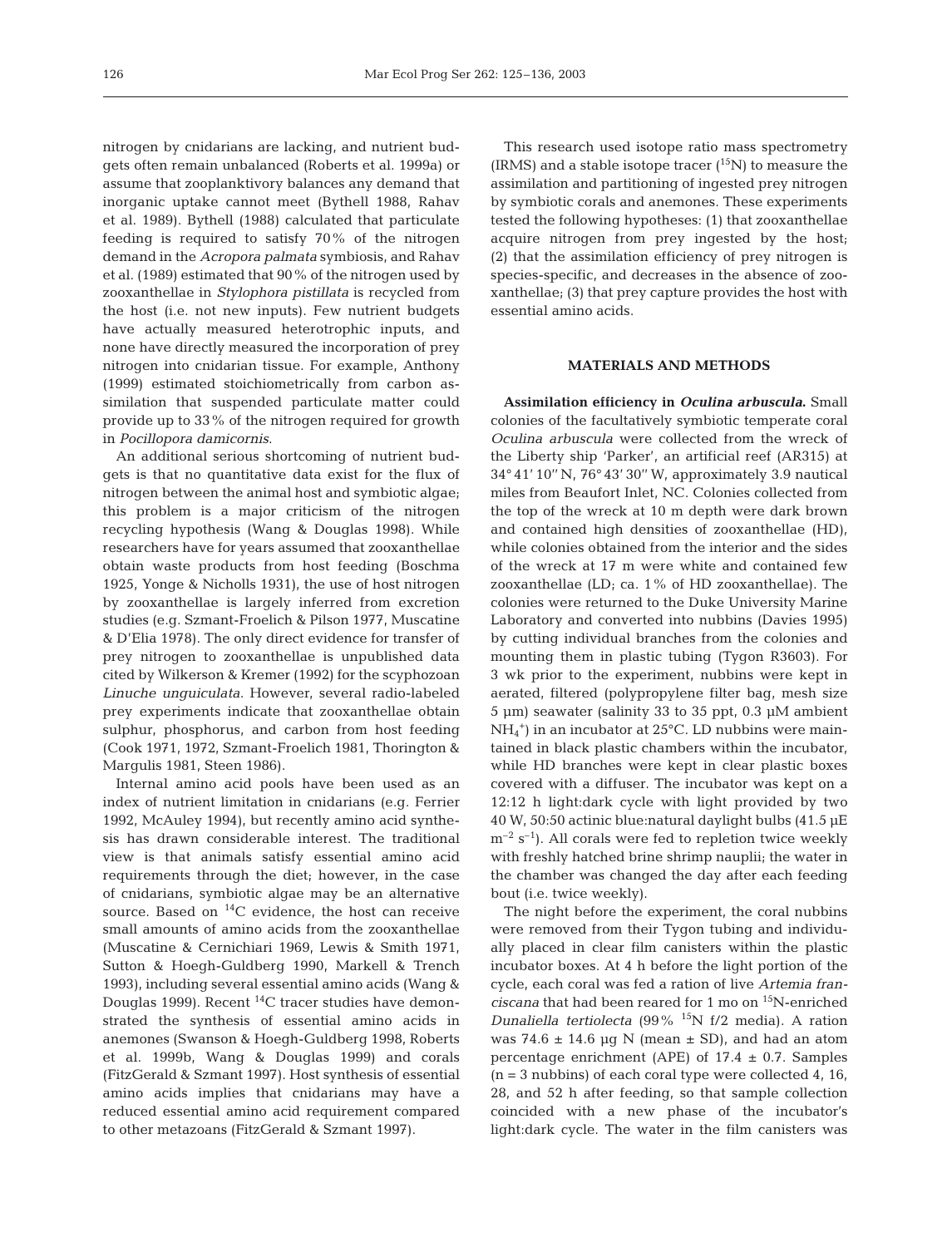collected for  $NH_4$ <sup>+</sup> analysis every 12 h after the initial feeding period (Parsons et al. 1984), and replaced with new filtered seawater.

Coral tissue was removed from the skeleton by sonication with a Fisher model 60 sonic dismembrator (short bursts at  $22.5$  kHz, total sonication time  $<$  30 s) in a known volume of GF/F filtered seawater. The skeleton was retained for surface area measurements using the wax weight method (Stimson & Kinzie 1991). The tissue slurry was centrifuged at  $4700 \times g$  for 5 min to separate the host and zooxanthellae. The zooxanthellae pellet was resuspended and washed 3 times with GF/F seawater; the final wash was resuspended to 2 ml, and passed through a double layer of 20 µm Nitex mesh to remove nematocysts and other animal contamination. Subsamples of the zooxanthellae suspension were taken for microscopic determination of cell density with a Fuchs-Rosenthal hemacytometer. Aliquots of the homogenate, host, and zooxanthellae were spotted onto precombusted 25 mm GF/A filters for isotopic analysis. The host and zooxanthellae tissue were further separated into biochemical components by sequential extractions in room-temperature ethanol for 45 min (1:1 ethanol:tissue) and 5% trichloroacetic acid at 4°C for 24 h (modified from Lenhoff & Roffman 1971). Following each extraction, samples were centrifuged for 5 min at  $13600 \times g$ . Aliquots of the ethanolsoluble (amino acids, low-molecular-weight compounds), TCA-insoluble (proteins, nucleic acids), and TCA-soluble (short amino acid chains, oligonucleotides) components were spotted onto precombusted 25 mm GF/A filters for isotopic analysis.

**Assimilation efficiency and amino acid pools in** *Aiptasia pallida.* We collected 2 types of the anemone *Aiptasia pallida* (Verrill) from the rock jetty at Shackleford Banks, NC: HD pigmented individuals, and LD white anemones. Anemones were returned to the laboratory and kept in plastic chambers in an incubator as described above for *Oculina arbuscula*. Anemones were maintained on a 12:12 h light:dark cycle  $(41.5 \mu E \text{ m}^{-2} \text{ s}^{-1})$ , fed to repletion twice weekly with freshly hatched brine shrimp, and given new filtered (5 µm mesh) seawater (25°C, 33 to 35 ppt, 0.3 µM  $NH_4^+$ ) twice weekly. On the day of the experiment, anemones were squirted vigorously with a pipet to remove mucus tunics and surface bacteria (FitzGerald 1991). The wet weight of each individual anemone was measured, and each animal placed in a sterilized 50 ml polypropylene centrifuge tube. The tubes were filled with 0.2 µm filtered autoclaved seawater (ASW), and treated with antibiotics (10 000 U Penicillin G/ml, 10 mg streptomycin/ml, working concentration 10 ml antibiotics  $l^{-1}$ ASW; modified from Wang & Douglas 1999). After 2 h in the antibiotic dip, the water in the tubes was replaced with fresh ASW. Anemones were fed a ration

 $(8.0 + 2.1 \text{ µq N}, 13.9 + 0.5 \text{ APE})$  of live brine shrimp that had been reared for 2 wk on unlabeled *Dunaliella tertiolecta* and 1 wk on  $^{15}$ N-enriched algae (f/2 media,  $25\%$  <sup>15</sup>N).

Following collection, each anemone was individually sonicated in ASW (22.5 kHz for  $<$  5 s). The homogenate was centrifuged at  $4700 \times q$  for 10 min to separate the host and zooxanthellae. Zooxanthellae were washed and counted in the same way as the coral samples described above. Aliquots of homogenate, host, and zooxanthellae tissue  $(n = 5$  per treatment) were spotted onto precombusted 25 mm GF/A filters for isotopic analysis. For each time point, the remaining host or zooxanthellae samples were aggregated and dried at 60°C and then hydrolyzed, purified and derivatized, according to the methods of Metges et al. (1996), in preparation for 15N analysis of individual amino acids.

**Isotopic measurements.** 15N enrichment of the coral and anemone tissue samples was measured with a Europa 20/20 isotope ratio mass spectrometer, using urea and bovine serum albumin as standards. Mass spectrometry data were collected as atom percentage abundance <sup>15</sup>N (APA =  $\binom{15}{14}$ N +  $\binom{15}{1}$  × 100) and converted to atom percentage excess (APE = APA – 0.366). Nitrogen masses and isotopic ratios were used to calculate the assimilation efficiency (AE) at each time point, defined as:  $AE = 100 \times (\mu g \text{ homogenate }^{15}N - 0 \text{ h})$ µg homogenate 15N)/µg *Artemia* ration 15N. The AE were uncorrected for recycling of the tracer or excretory losses. The <sup>15</sup>N content of derivatized amino acids from host and zooxanthellae samples was measured by gas chromatography/combustion/isotope ratio mass spectrometry (GC/C/IRMS) as described by McClelland & Montoya (2002). Amino acid data were reported as  $\delta^{15}N = 1000 \times (R_{sample} - R_{standard})/R_{standard}$ , where R =  $(^{15}N/^{14}N).$ 

**Statistical analysis.** This was conducted using Systat 9. Data were tested for homoscedasticity using Scheffe-Box tests, and normality assumptions were tested using the Kolmogorov-Smirnov test for goodness of fit (Sokal & Rohlf 1995). Data were arcsin- or square root-transformed as necessary prior to ANOVA. For physical data not expected to change substantially over the course of the experiment (size, zooxanthellae counts), samples for all time points were pooled for statistical analysis. For bulk measurements (APE, AE, excretion), data were tested with 2-way ANOVAs (factors = symbiotic status, time); pre-feeding baseline data (where assimilation and enrichment were zero) were not included in the analysis. The biochemical nitrogen pools were analyzed with 1-way ANOVAs to compare pools within a single tissue type, to examine differences in a single pool over time, or to compare a single pool across tissue types. Tukey's test was used for post-hoc comparisons for all ANOVAs.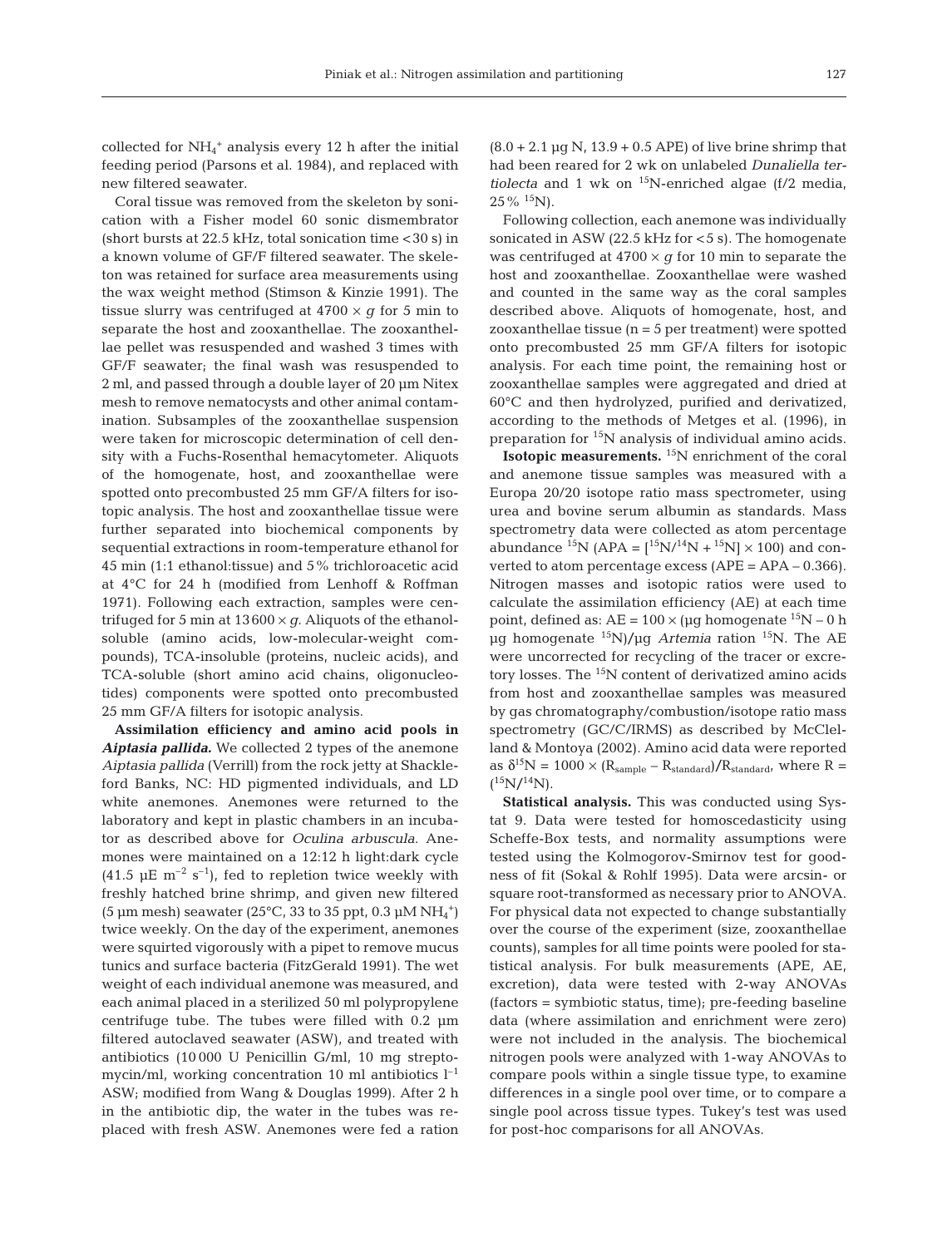

Fig. 1. *Oculina arbuscula*. Atom percentage excess <sup>15</sup>N in coral tissue. Data are mean homogenate enrichment  $(n = 3)$ for corals with high-density  $(-\rightarrow)$  and low-density  $(-\rightarrow)$  zooxanthellae. Error bars are standard deviations

## **RESULTS**

#### *Oculina arbuscula*

The abundance of zooxanthellae had a significant effect on homogenate APE (Fig. 1, Table 1), with the 15N enrichment of HD *Oculina arbuscula* colonies being twice as high as that of LD specimens. Both HD and LD corals reached maximum enrichment within 4 h, and APE was relatively constant for 2 d following feeding. HD corals had a mean AE of nearly 100%, while LD animals had a mean AE of only 46% (Fig. 2, Table 1). These differences were reflected in the  $\mathrm{NH}_4{}^+$ excretion rates. Excretion was significantly higher in LD corals; rates were highest just after feeding and declined to a baseline within 16 h (Fig. 3, Table 1).

The partitioning of the label between the host and the algal symbiont differed in HD and LD *Oculina arbuscula*. LD specimens of *O. arbuscula* did contain zooxanthellae, but at 1.4 ×  $10^4$  cells  $\, \mathrm{cm^{-2}}$  zooxanthellae were  $2$ orders of magnitude less abundant than in HD corals  $(1.2 \times 10^6 \text{ cells cm}^{-2})$ ; *F*1, 28 = 79.936, p < 0.001). HD hosts had a higher APE than LD hosts (Fig. 4A, Table 1), but there was no difference in the 15N-enrichment of the zooxanthellae (Fig. 4B, Table 1). Based on mass, the majority of the label was found in the host; zooxanthellae contained  $18\%$  of the  $^{15}N$  in HD corals.

The biochemical distribution of  $15N$ differed between the host, zooxanthellae in HD animals, and zooxanthellae in LD corals (Fig. 5). When host tissue

was pooled over time, the amino acid pool contained the highest proportion of  $^{15}N$ , while the TCA-soluble oligonucleotides formed the smallest pool (HD host  $F_{2,42}$  = 149.753, p < 0.001; LD host  $F_{2,42}$  = 172.039, p < 0.001). The time course had no effect on the amino acid pool in LD hosts  $(F_{4,10} = 1.480, p = 0.279)$  but there was a significant effect of time on the HD host amino acid pool  $(F_{4,10} = 37.271, p < 0.001)$ , which decreased in enrichment over time as the <sup>15</sup>N was incorporated into insoluble protein. Regardless of time, host amino acid pools contained significantly more <sup>15</sup>N than did zooxanthellae amino acids *(F*3, 56 = 35.560, p < 0.001; LD host = HD host > LD zooxanthellae > HD zooxanthellae). Although HD zooxanthellae contained the most highly enriched oligonucleotides of any tissue type  $(F_{3.56} = 61.597, p <$ 0.001), more  $15N$  was found in the protein pool than in any other HD zooxanthellae pool  $(F_{2,42} = 167.446, p <$ 0.001). The biochemical distribution of  $^{15}N$  in LD zooxanthellae was intermediate compared to host and HD zooxanthellae patterns; LD zooxanthellae contained equal proportions of 15N in the amino acid and protein pools, and both pools were significantly more enriched than the oligonucleotides  $(F_{2,42} = 155.328, p < 0.001)$ .

## *Aiptasia pallida*

HD *Aiptasia pallida* used in this experiment tended to be slightly, but not significantly, larger than LD anemones (Table 2). LD *A. pallida* tissue had higher APE  $^{15}N$  than HD anemones (Fig. 6A, Table 3), but the difference was significant only for the zooxanthellae (Fig. 6B, Table 3). HD animals had zooxanthellae densities 2 orders of magnitude greater than their LD counterparts (Table 2). There was no significant differ-

Table 1. Results of 2-way ANOVA results for *Oculina arbuscula* parameters.  $APE = atom$  percentage excess  $^{15}N$ 

| Parameter                    | Factor           | df   | F        | p       |
|------------------------------|------------------|------|----------|---------|
| Homogenate APE               | Symbiotic status | 1,16 | 17.930   | 0.001   |
|                              | Time             | 3,16 | 1.258    | 0.322   |
|                              | Interaction      | 3,16 | 0.504    | 0.685   |
| Assimilation efficiency      | Symbiotic status | 1,16 | 66.119   | < 0.001 |
|                              | Time             | 3,16 | 3.119    | 0.055   |
|                              | Interaction      | 3,16 | 1.259    | 0.322   |
| $NH4$ <sup>+</sup> excretion | Symbiotic status | 1,20 | 1204.115 | < 0.001 |
|                              | Time             | 4,20 | 397.563  | < 0.001 |
|                              | Interaction      | 4,20 | 12.497   | < 0.001 |
| Host APE                     | Symbiotic status | 1,16 | 6.992    | 0.018   |
|                              | Time             | 3,16 | 0.262    | 0.852   |
|                              | Interaction      | 3,16 | 0.433    | 0.732   |
| Zooxanthellae APE            | Symbiotic status | 1,16 | 0.575    | 0.459   |
|                              | Time             | 3,16 | 1.089    | 0.382   |
|                              | Interaction      | 3,16 | 0.230    | 0.874   |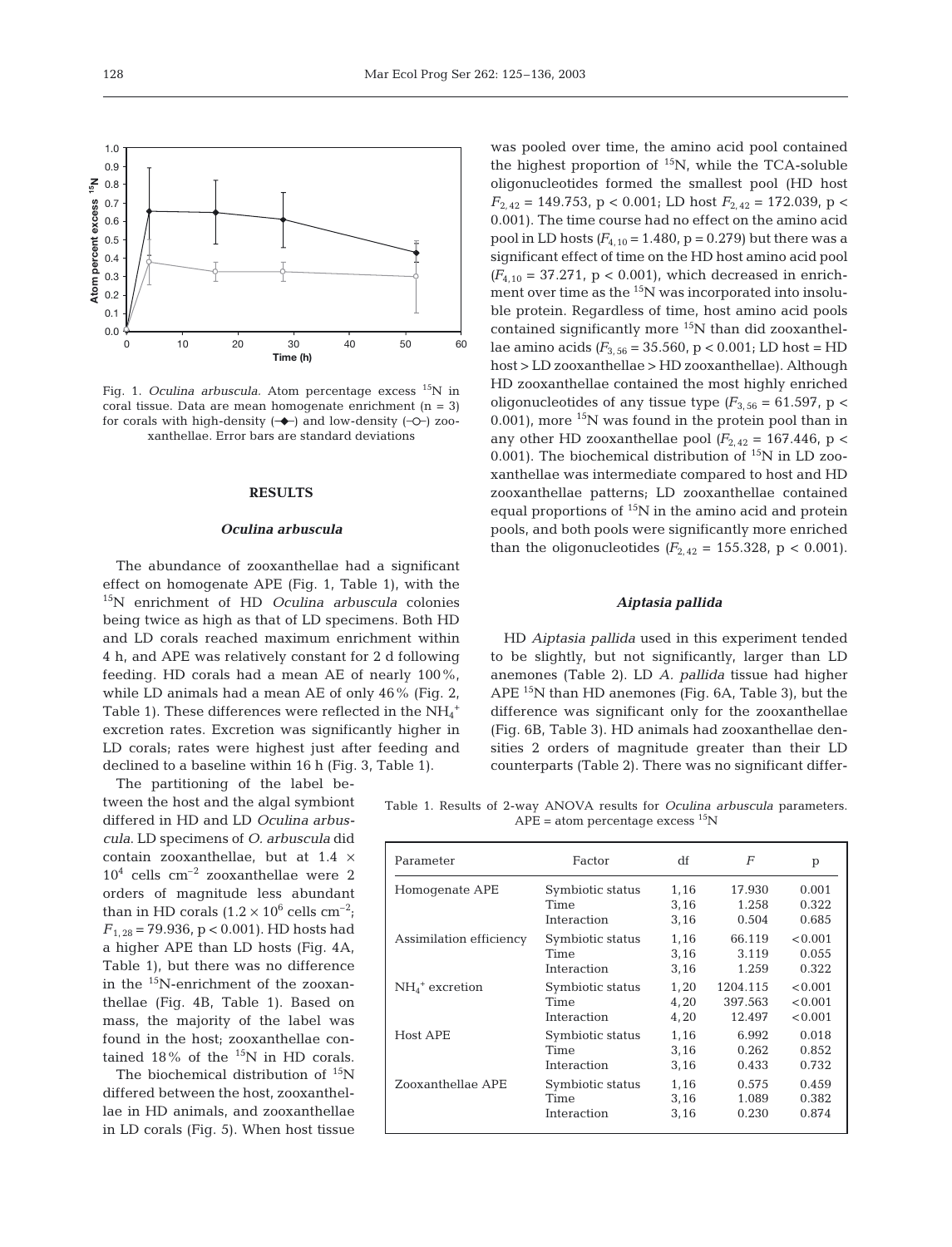

Fig. 2. *Oculina arbuscula.* Assimilation efficiency of prey 15N for corals with high-density  $(\rightarrow)$  and low-density  $(-\rightarrow)$  zooxanthellae  $(n = 3)$ . Error bars are standard deviations



Fig. 3. *Oculina arbuscula*. Post-feeding NH<sub>4</sub><sup>+</sup> excretion rates for corals with high-density  $(-\rightarrow)$  and low-density  $(-\rightarrow)$  zooxanthellae. Error bars are standard deviations. Light and dark bars at the bottom of the graph indicate the stage of the photoperiod during the experiment

ence in AE between the 2 types of anemones (Table 2); zooxanthellae accounted for 21% of the 15N incorporated into HD anemones.

Amino acids in LD and HD hosts had similar isotopic signatures prior to feeding, although the essential amino acids were slightly higher in  $\delta^{15}N$  in HD anemones (Fig. 7A), which ranged from –2 to 24‰. Both histidine and hydroxyproline were undetectable in the pre-fed host samples, while zooxanthellae contained all amino acids measurable by the analytical technique used (Fig. 7A).  $\delta^{15}$ N values ranged from -4 to 7‰, and were generally lower than those of host amino acids. Following ingestion of the  $15N$  tracer, the amino acid pools became highly labeled. In host tissue, the enrichment reached a plateau within 4 h (Fig. 7B,C) and remained relatively constant thereafter. HD anemones contained enriched histidine,



Fig. 4. *Oculina arbuscula*. Atom percentage excess <sup>15</sup>N in highdensity  $(-\rightarrow)$  and low-density  $(-\rightarrow)$  tissue (n = 3) of (A) host and (B) zooxanthellae. Error bars are standard deviations

which was undetectable in LD hosts. The amino acids of LD hosts also tended to be slightly more enriched than their HD counterparts. Although the overall isotopic signatures were lower than in the host, the enrichment of all zoo-xanthellae amino acids continued to increase over the duration of the experiment (Fig. 7D). The zooxanthellae actively produced hydroxyproline, which did not appear in either HD or LD host tissue. Histidine was highly enriched within 4 h, but was not measurable by 30 h.

## **DISCUSSION**

The ability of anemones and corals to take up dissolved inorganic nitrogen has been described many times (e.g. D'Elia & Webb 1977, Muscatine & D'Elia 1978, Burris 1983). However, other aspects of cnidarian nitrogen use are less well known: (1) dissolved organic nitrogen uptake has been rarely studied, (2) heterotrophic inputs and their relative importance can be difficult to quantify, (3) data on nitrogen assimilation efficiencies are lacking, and (4) fluxes of nitrogen between the cnidarian host and symbiotic zooxanthellae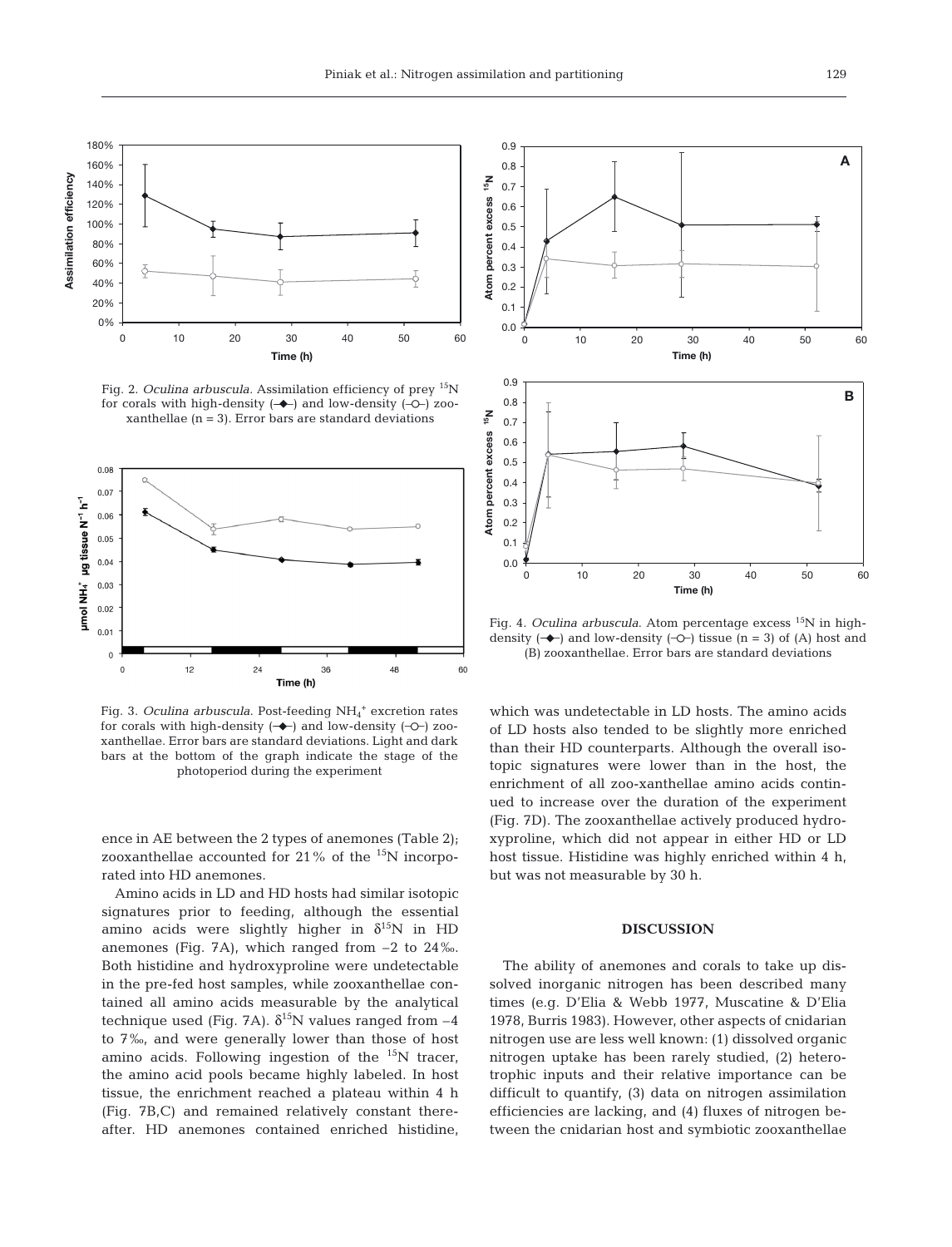

Fig. 5. *Oculina arbuscula*. Biochemical distribution of <sup>15</sup>N within host and zooxanthellae tissue of coral with high-density (HD) and low-density (LD) zooxanthellae. Data  $(n = 3)$  are the mean percentage  $15N$  in a biochemical pool, relative to the total amount of  $15$ N in that tissue. Numbers on the graph bars indicate the standard deviation for that biochemical pool. LMW = low molecular weight

Table 2. Biomass and assimilation efficiency (AE) for anemone with high-density (HD) and low-density (LD) zooxanthellae. Assimilation data are averaged over time since there were no significant time  $(F_{1.16} = 0.597, p = 0.451)$  or interaction  $(F_{1.16} = 0.337, p = 0.451)$  $p = 0.570$ ) effects (means  $\pm$  SD)

| Parameter                                           | n  | Anemones        |                                                         |      | <b>ANOVA</b> |         |  |
|-----------------------------------------------------|----|-----------------|---------------------------------------------------------|------|--------------|---------|--|
|                                                     |    | HD              | LD                                                      | df   | F            |         |  |
| Wet mass $(q)$                                      | 15 | $0.73 \pm 0.23$ | $0.59 \pm 0.18$                                         | 1.28 | 3.523        | 0.071   |  |
| Zooxanthellae [no. (mq tissue $N$ ) <sup>-1</sup> ] | 15 |                 | $8.12 \pm 3.40 \times 10^7$ $3.46 \pm 1.88 \times 10^5$ | 1,28 | 104.434      | < 0.001 |  |
| AE(%)                                               | 10 | $23.0 \pm 9.4$  | $28.9 \pm 13.7$                                         | 1,16 | 1.194        | 0.291   |  |

have not been adequately described. This lack of information requires either that cnidarian nitrogen budgets are left open and unbalanced (Roberts et al. 1999a), or the assumption that heterotrophy fulfills any demand that inorganic uptake cannot meet (Bythell 1988, Rahav et al. 1989). The present study describes the assimilation of prey nitrogen by cnidarians and the partitioning of that nitrogen between the host and its symbiotic zooxanthellae.

# **Assimilation of prey nitrogen and the effects of zooxanthellae**

Because prolonged darkness or a lack of symbionts leads to increased rates of ammonium excretion (Szmant-Froelich & Pilson 1977, Muscatine & D'Elia 1978, Muscatine et al. 1979), symbiotic cnidarians should have higher AEs than those that lack zooxanthellae. In the present study, HD *Oculina arbuscula* assimilated more  ${}^{15}N$  (Fig. 2) and excreted less ammonium (Fig. 3) than LD colonies; this increased nitrogen retention would confer a growth advantage on HD corals. This is consistent with a positive correlation between chlorophyll *a* concentrations and *O. arbuscula* growth rate, although the effects of light and heterotrophy are approximately additive for this species (Miller 1995). Any growth of algal populations could also increase nitrogen demand and therefore assimilation efficiency; however, we did not measure mitotic rates of the zooxanthellae, and the effect is likely small compared to the difference in the overall size of the algal populations.

The AEs in *Oculina arbuscula* (HD 100%, LD 46%) are similar to nitrogen retention calculated from ammonium excretion rates in the coral *Astrangia*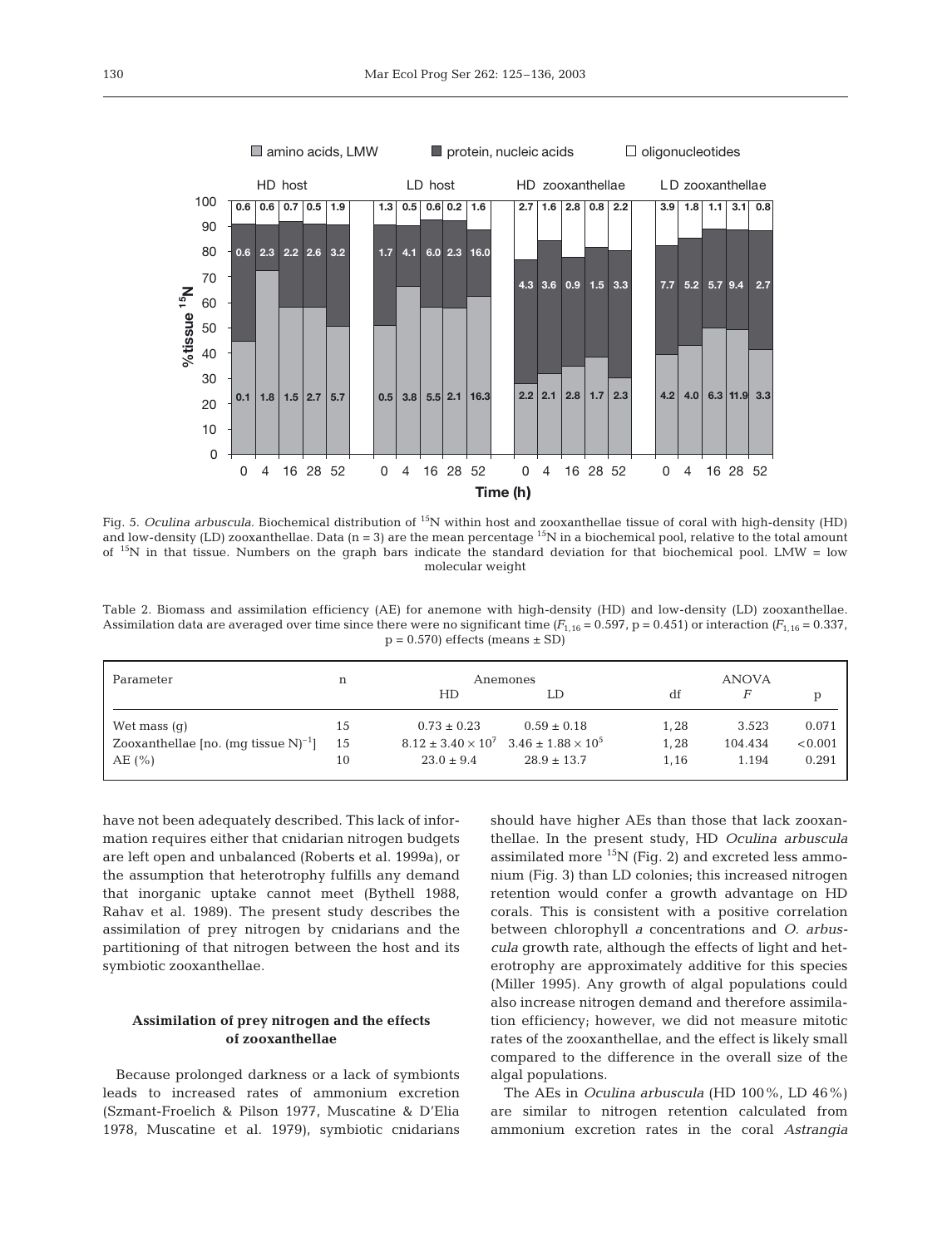Parameter **Factor** df *F* p Host APE Symbiotic status 1,16 1.334 0.265 Time 1,16 0.022 0.883 Interaction 1,16 0.817 0.380 Zooxanthellae APE Symbiotic status 1,16 9.247 0.008 Time 1,16 0.696 0.416 Interaction 1,16 0.619 0.443

Table 3. Results of 2-way ANOVA results for *Aiptasia pallida* parameters.  $APE = atom$  percentage excess <sup>15</sup>N

*danae* (symbiotic 60 to 92%, nonsymbiotic 42 to 76%; Szmant-Froelich & Pilson 1977). However, Szmant-Froelich & Pilson (1984) found no effect of symbiotic status on the nitrogen AE of *A. danae*, as symbiotic colonies excreted less ammonium but more organic nitrogen than nonsymbiotic corals, resulting in similar AEs. These patterns may be less pronounced for other elements; symbiotic *A. danae* assimilated 66% of ingested brine shrimp  $^{14}C$ , only 10% more than nonsymbiotic colonies (Szmant-Froelich 1981).



Fig. 6. *Aiptasia pallida*. Atom percentage excess <sup>15</sup>N in highdensity  $(-\rightarrow)$  and low-density  $(-\rightarrow)$  tissue (n = 5) of (A) host and (B) zooxanthellae. Error bars are standard deviations

Anemones are often used as model coral polyps, and zooxanthellae are thought to function in the same way in the anthozoan hosts studied here. However, neither assumption may hold for the assimilation of prey nitrogen. In the anemone *Aiptasia pallida*, nitrogen assimilation was very low (23 to 29%) compared to that in (1) the coral *Oculina arbuscula* (present study), (2) other anemones (75 to 94% for symbiotic *Anthopleura elegantissima*,

Zamer 1986). Symbiotic state affected nitrogen assimilation in *O*. *arbuscula* but not in *A*. *pallida*, even though the range of ration sizes  $(1 \text{ to } 10\% \text{ of body})$ mass) and relative abundance of zooxanthellae (LD specimens 1% that of HD specimens) were the same for both species. LD *A. pallida* had higher nitrogen assimilation than HD anemones but the difference was not significant. Other studies have also found that zooxanthellae do not necessarily enhance AE in anemones; for example, aposymbiotic *Aiptasia pulchella* incubated in darkness had an AE of  $42\%$  for  $35S$ , i.e. twice as high as symbiotic anemones (20 to 25%) (Steen 1986).

Care should be taken when applying an AE to an energy or nutrient budget. Assimilation may depend on symbiotic state (Szmant-Froelich & Pilson 1977, Steen 1986, present study), the amount of material ingested (Anthony 1999, but see Clayton 1986), feeding history (Szmant-Froelich & Pilson 1984) or other factors such as temperature. Corals ingest a wide variety of zooplankton (Sebens et al. 1996, 1998), but it is unlikely that all prey are assimilated with equal efficiency. Despite this fact, most studies that measure assimilation rates simply use brine shrimp (Szmant-Froelich 1981, Hunter 1984, Clayton 1986, Steen 1986, Zamer 1986, Lesser et al. 1994, present study), which are not natural prey items for cnidarians and may not adequately represent the assimilation of prey items in the field because of differences in nutritional content or body wall composition, for example. In addition, AEs measured in static laboratory conditions (such as the film canisters used in the present study) may overestimate assimilation, as cnidarians could uptake previously excreted material that would otherwise be advected away under field conditions.

#### **Partitioning of prey nitrogen**

In our study, zooxanthellae rapidly acquired  $^{15}N$ from live brine shrimp prey ingested by their anthozoan hosts (*Aiptasia pallida*, *Oculina arbuscula*). The rations used were small in relation to host biomass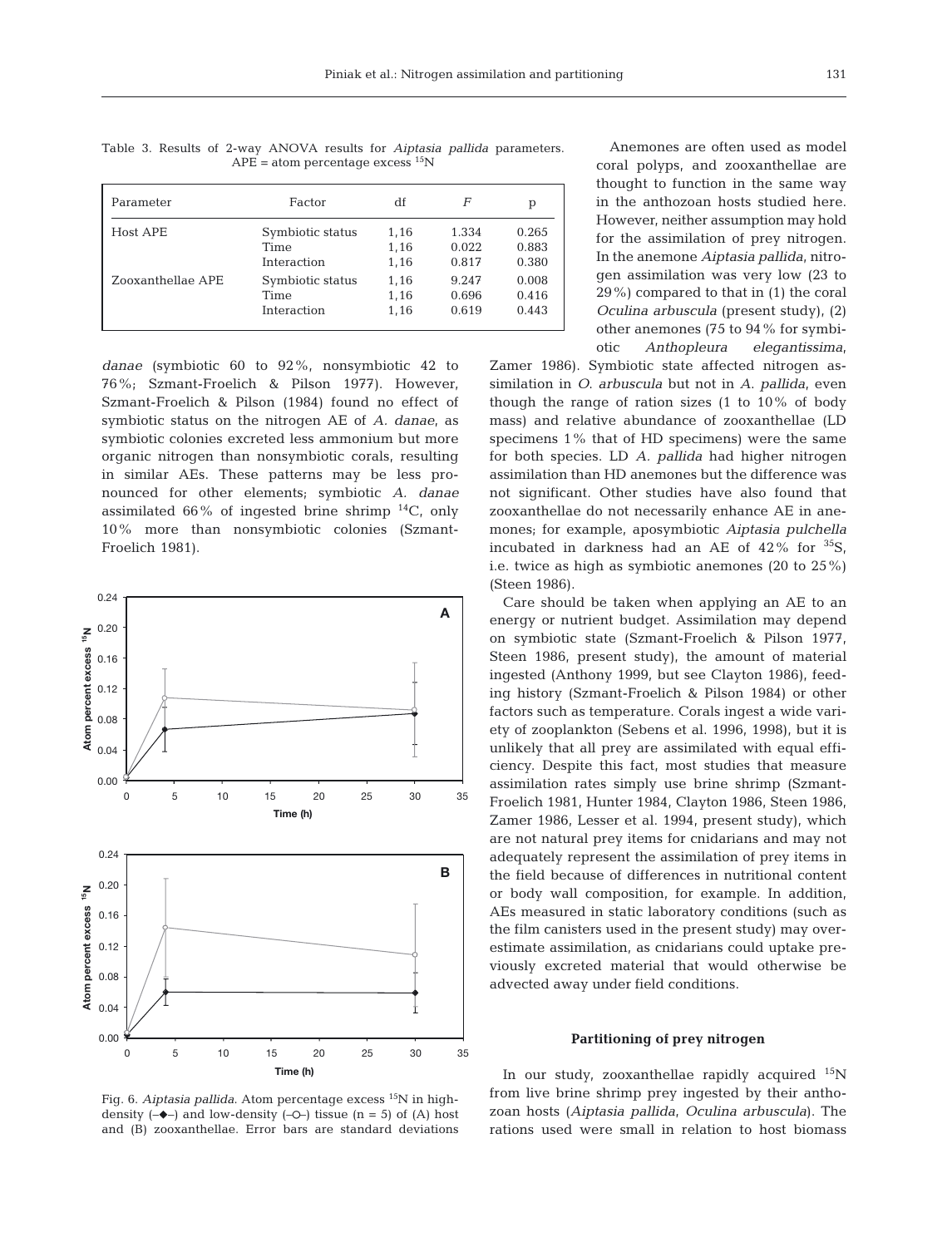

Fig. 7. *Aiptasia pallida*. δ15N enrichment of amino acids in (A) pre-feeding (0 h) enrichments (host and algal symbiont); (B) lowdensity host tissue; (C) high-density host tissue; (D) zooxanthellae. Essential amino acids are listed on the left side of the graphs (his  $=$  histidine, ile  $=$  isoleucine, leu  $=$  leucine, lys  $=$  lysine, met  $=$  methionine, phe  $=$  phenylalanine, thr  $=$  threonine, val  $=$  valine), while non-essential amino acids appear on the right (ala = alanine,  $qlx = qlutamine/qlutamate$ ,  $qly = qlycine$ ,  $hyp = hydroxypro$ line, pro = proline, ser = serine, tyr = tyrosine). The data shown represent single injections of aggregated tissue samples. Analytical error for the natural abundance  $\delta^{15}N$  samples is  $\pm 1\%$ . Duplicate injections for the 4 h LD host indicate the standard deviations for the enriched tracer  $\delta^{15}N$  values depend on the individual amino acid, and range from 0 to 23 ‰ (data not shown). Empty spaces in the graph represent peaks that were below detection limits

(typically 1 to 10%), which should facilitate digestion and assimilation; although complete digestion is unlikely, egesta or fecal pellets were rarely observed. Therefore, our functional definition of assimilation is the breakdown of the basic structure of *Artemia* so that expulsion of egesta has no effect on the isotopic composition of the host. The tissue processing techniques cannot distinguish between cnidarian tissue and prey material not egested, so partially digested prey entangled in mesenterial filaments or prey items being digested in vacuoles would be considered assimilated based on our approach. By this definition, prey use occurs very rapidly, as both host and zooxanthellae reached maximum enrichment within 4 h (Figs. 4 & 6). This appears to be a general response, as the same patterns have been observed in temperate anemones, temperate corals, and tropical corals (Piniak 2001), and the 4 h time frame is consistent with visual assessments of the coelenteron in anemones and corals (Nicol 1959, Porter 1974, Clayton 1986). Preliminary experiments indicated zooxanthellae can acquire nitrogen even more rapidly, as zooxanthellae obtain as much as half of the final amount of  $15N$  within 30 min of ingestion (G. A. Piniak & F. Lipschultz unpubl. data).

The mechanism by which the zooxanthellae obtained  $15N$  from the prey is unclear. Captured prey items are processed in the coelenteron, where extracellular digestion takes place. Digestion is mediated by the mesenterial filaments; food particles become incorporated into the filaments within 1 h after feeding and can persist in the filaments for several days (Boschma 1925). The traditional recycling view is that ingested nitrogen is phagocytosed and broken down by the host; the digested products are then incorporated into host tissue and/or immediately catabolized, with waste nitrogen excreted or recycled by the zooxanthellae. Complete passage through host anabolic and catabolic pathways is inconsistent with the rapid appearance of label in the zooxanthellae found in this study; however, immediate host catabolism of prey nitrogen and subsequent uptake by zooxanthellae could account for the results. An alternative pathway is the direct use of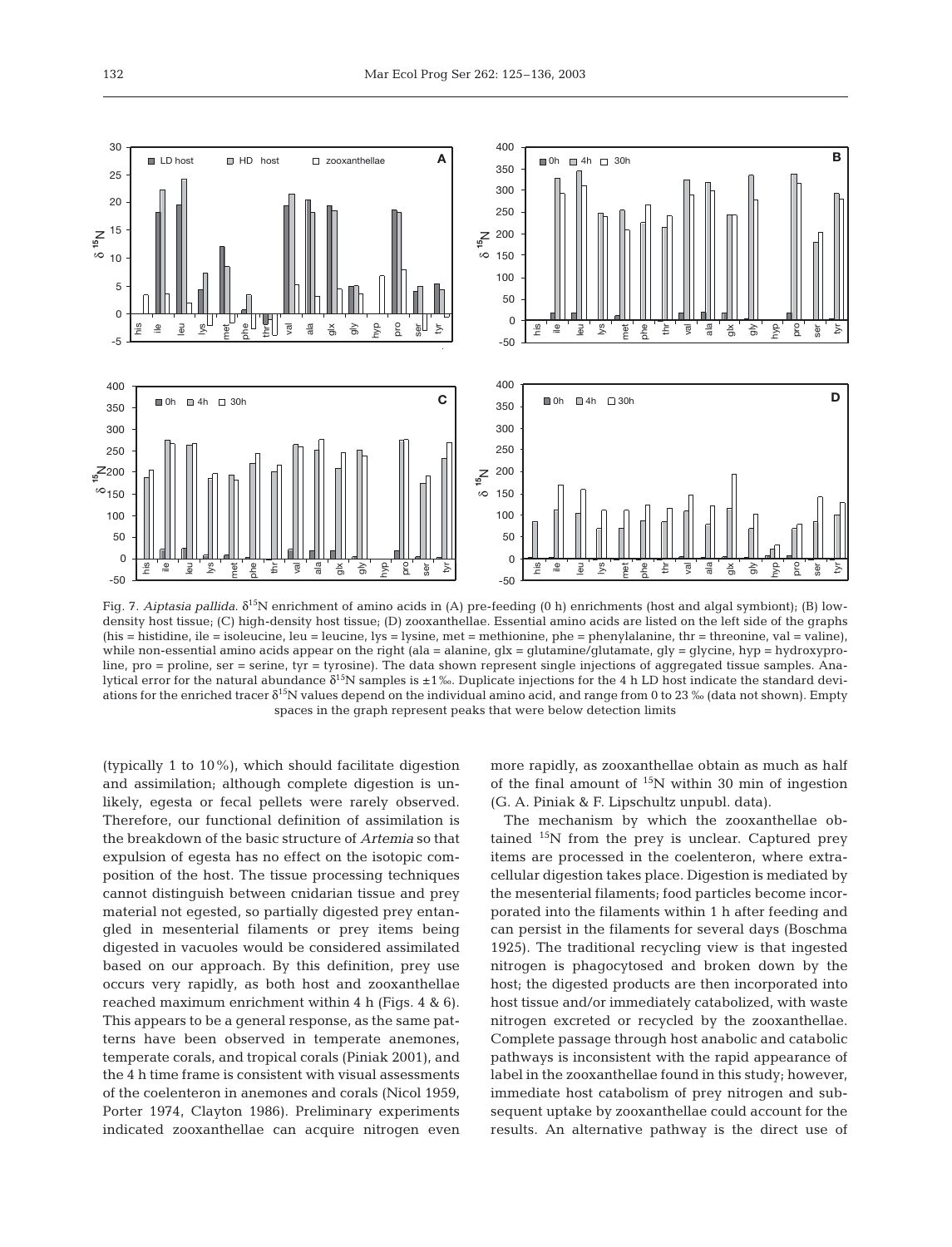digested material, e.g. ammonium or small molecules such as amino acids, via uptake from the coelenteron. Zooxanthellae can readily take up amino acids (Bester 1997), so complete reduction of prey items to dissolved inorganic nitrogen is not a necessary precondition for nitrogen uptake by the symbiotic algae. Any nitrogen digested within the coelenteron itself could therefore form a common pool resource for which both the host and zooxanthellae compete. This mechanism would also permit access to prey nitrogen by zooxanthellae, the bulk of which are located in the tentacles, far from the mesenteries where digestion occurs. Another possibility is utilization of nitrogen from the small volumes of incubation water in which the feeding experiments were carried out. Excretion from the animals resulted in constant rates of ammonium release into the water, even during darkness (Fig. 3), but the mass of nitrogen released in this way was far too small to account for the results. Zooxanthellae could also have taken up  $^{15}N$ excreted from the brine shrimp during the feeding period. However, the amount of label potentially gained by this means is likely small compared to the amount ingested by the coral or anemone.

Zooxanthellae acquired 10 to 20% of the ingested prey 15N mass. Incomplete homogenization of host tissue by sonication is a potential experimental artifact that could have biased this calculation. However, the proportion of  $15N$  in zooxanthellae was the same for both anthozoan hosts despite the longer sonication required to remove tissue from the coral skeleton in *Oculina arbuscula*, and visual analysis during zooxanthellae counts indicated that the pellets for both species were relatively free of excess animal debris. In addition, the partitioning observed in this study compares well with previous labeled-prey studies that used other isotopic tracers and a wide variety of symbiotic partners, experimental conditions, and processing techniques. Zoochlorellae obtained 22 to 26% of prey  $^{14}$ C ingested by hydra in the light, and 25 to 34% in darkness (Cook 1972). In the coral *Astrangia danae*, 10 to 20% of the ingested  $^{14}$ C was found in zooxanthellae (Szmant-Froelich 1981). In *Aiptasia pulchella* fed 35S-labeled brine shrimp, zooxanthellae retained 10 to 12% of the label after 3 d (Steen 1986) and 15 to 20% for 5 d (Cook 1971).

The distribution of the  $15N$  label among the biochemical pools of the temperate coral *Oculina arbuscula* indicates that the host and the zooxanthellae use ingested nitrogen differently (Fig. 5). The distribution of label within the HD zooxanthellae remained constant; even 4 h after feeding, the majority of the label was in the protein fraction. By rapidly utilizing newly available nitrogen, zooxanthellae would contain small internal pools of dissolved nitrogen. This would maintain a concentration gradient for  $NH_4$ <sup>+</sup> or amino acid

precursors and enhance the ability of the zooxanthellae to take advantage of an infrequent but rich nitrogen source, such as prey items ingested by the host. In contrast,  $^{15}N$  in both HD and LD host tissues was primarily in the free amino acid pool, where enrichment remained constant in LD hosts but decreased in HD hosts as the label moved to the protein pool. This difference could be linked to the proportion of symbionts present, as more zooxanthellae implies a greater amount of carbon translocated to the host. Carbon from algal photosynthesis plays a key role in host assimilation of inorganic nitrogen (Lipschultz & Cook 2002) and phosphorus (Kelty 2001); similarly photosynthate may provide carbon skeletons for protein synthesis. Alternatively, the increase in HD protein pool 15N could reflect preferential catabolism of photosynthetic carbon for energy (Szmant et al. 1990), thus allowing HD hosts to build larger protein reserves than LD hosts with a lower carbon supply.

Do zooxanthellae translocate nitrogenous compounds to *Oculina arbuscula* host tissue? If so, the proportion of  $15N$  in the ethanol-soluble pool should increase rather than decrease. Sampling over longer time intervals may be required to answer this question; in one study, sampling over 245 h was necessary to demonstrate nitrogen translocation in symbiotic clams (Hawkins & Klumpp 1995). Additional studies examining the composition of amino acid pools or utilizing inorganic  $15N$  over long time courses may shed further light on whether *O. arbuscula* hosts receive any nitrogenous benefit from their zooxanthellae.

#### **Heterotrophy and amino acids**

At the beginning of the experiment, amino acids in the host *Aiptasia pallida* contained considerably more  $15N$  than those in zooxanthellae (Fig. 7A). Higher host tissue enrichment could reflect translocation from zooxanthellae, or a combination of protein catabolism and excretion of isotopically light ammonium (Muscatine & Kaplan 1994). Translocation is doubtful, as amino acid transport should have no fractionation effect; amination and deamination reactions are a more likely mechanism. The large isotopic difference between host and zooxanthellae is greater than the increase in bulk  $\delta^{15}N$  values of 3% typically seen between trophic levels (Minagawa & Wada 1984); the differences for individual amino acids can be higher or lower (McClelland & Montoya 2002). The difference between glutamine/glutamate and phenylalanine  $(\Delta \delta^{15} N_{\text{glu-phe}})$  can be used as an indicator of trophic position:  $\Delta \delta^{15} N_{glu\text{-}phe}$  is ca. 4‰ for phytoplankton, ca. 11‰ for herbivores, and ca. 18‰ for primary carnivores (McClelland & Montoya 2002). LD hosts had a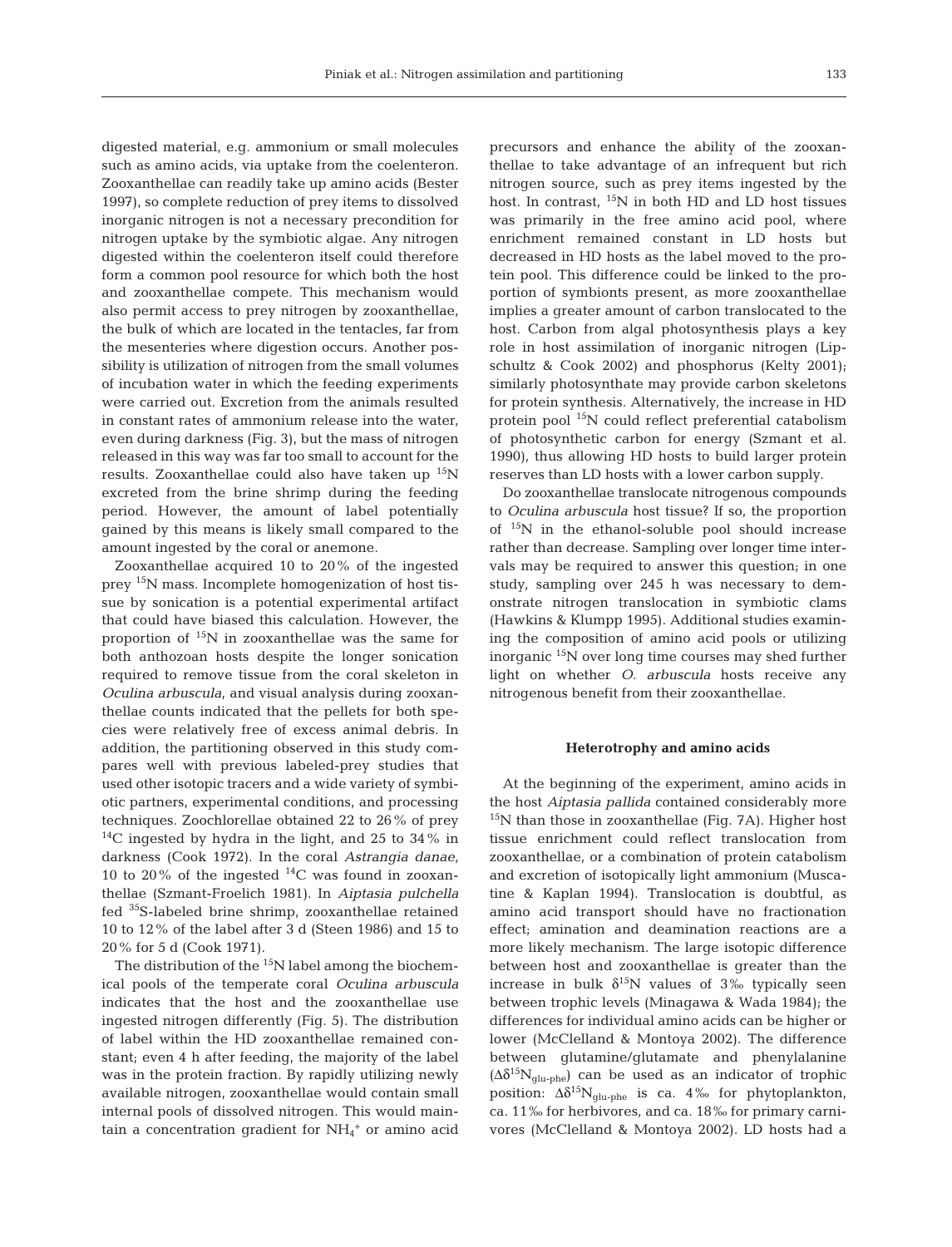$\Delta\delta^{15}N_{glu\text{-}phe}$  of 19‰, while the 15‰ of HD hosts could reflect enhanced host uptake of NH4 <sup>+</sup> driven by photosynthetic carbon. Zooxanthellae obtain enough host nitrogen to appear mixotrophic, as their  $\Delta \delta^{15} N_{\text{glu-}}$  of 7‰ falls between primary producers and herbivores.

After feeding, all host amino acids increased dramatically in  $\delta^{15}N$ , with little variability between essential and non-essential amino acids, regardless of symbiotic state (Fig. 7B,C). Tyrosine and glutamine/glutamate enrichment increased in HD host tissue, which is consistent with host synthesis (via glutamine synthetase; Wang & Douglas 1998). However, enrichment in these amino acids did not increase in LD hosts from 4 to 30 h. Translocation from the zooxanthellae (Muscatine & Cernichiari 1969, Sutton & Hoegh-Guldberg 1990) is not supported by the data, since glutamine/glutamate in the zooxanthellae (Fig. 7D) always had a lower isotopic signature and could therefore not be the source for the host pool. Roberts et al. (1999b) also attempted to document translocation of amino acids to the host by providing 15N-ammonium to *Anemonia viridis*. The nitrogen label did appear in host tissues, but because of difficulties in sample derivatization they were unable to discern whether the  ${}^{15}N$  was translocated from the zooxanthellae or directly assimilated by the host.

The  $\delta^{15}$ N values of every zooxanthellae amino acid increased over the duration of the experiment (Fig. 7D). This may reflect de novo synthesis by the zooxanthellae, or the transfer of amino acids from the host in exchange for photosynthetic carbon (i.e. 'host factor'; Gates et al. 1995). However, transfer from the host must be limited, since the bulk zooxanthellae enrichment (Fig. 6B) did not change over time. Glutamine/glutamate was the most highly enriched zooxanthellae amino acid, which is not surprising because ammonium uptake in zooxanthellae is primarily via the glutamine synthetase pathway (Summons & Osmond 1981, Anderson & Burris 1987). Glutamine was also among the most commonly synthesized amino acids in *Aiptasia pulchella* zooxanthellae (Swanson & Hoegh-Guldberg 1998).

Analysis of individual amino acids was insufficient to identify transfer pathways between the host and zooxanthellae, and could not discriminate between bulk transfer and de novo synthesis. As noted by Roberts et al. (1999b), such discrimination requires measurements much sooner than the 4 h used in this study, but the presence of undigested prey would hinder such an assessment. Use of  ${}^{15}NH_4$ <sup>+</sup> would also be complicated, since considerable ammonium is assimilated by the host (Lipschultz & Cook 2002). Experiments with  ${}^{15}NO_3$ could permit tracing nitrogen that can only be assimilated by zooxanthellae and so enable quantification of amino acid transport from the algal symbionts.

## **Conclusions**

The present study described the assimilation of prey nitrogen by symbiotic cnidarians, and the partitioning of that nitrogen between the host and its symbiotic zooxanthellae. The results have implications for nutrient budgets in general, and nitrogen budgets in particular. This study is the first to demonstrate direct incorporation of prey nitrogen into anthozoan host and algal tissues, though the mechanisms by which zooxanthellae obtain ingested prey nitrogen remain unclear. Approximately 10 to  $\sim$ 20% of assimilated <sup>15</sup>N was found in the zooxanthellae. Because this result is similar to the findings of other anthozoan/zooxanthellae labeled-prey studies using sulfur and carbon (Cook 1971, Szmant-Froelich 1981, Steen 1986), nutrient budgets could generally assume a similar figure for the flux of nutrients from the host to the algae. However, AEs in this and other studies vary so much with species and environmental conditions that they should be determined for each unique nutrient budget. Because this study emphasized the processing of ingested prey nitrogen, the biochemical distribution of 15N in *Oculina arbuscula* and amino acid enrichments in *Aiptasia pallida* described here are insufficient to demonstrate nitrogen fluxes from the algal symbiont to the animal host, and quantification of such nutrient transfer awaits further study.

*Acknowledgements*. This manuscript was improved by comments from W. Kirby-Smith, L. Crowder, R. Forward, and 3 anonymous reviewers. This work was supported by the PADI Foundation, the National Science Foundation Dissertation Improvement Grant (#9972616), and the Munson Foundation. This is Contribution #1630 of the Bermuda Biological Station for Research.

## LITERATURE CITED

- Anderson SL, Burris JE (1987) Role of glutamine synthetase in ammonia assimilation by symbiotic marine dinoflagellates (zooxanthellae). Mar Biol 94:451–458
- Anthony KRN (1999) Coral suspension feeding on fine particulate matter. J Exp Mar Biol Ecol 232:85–106
- Anthony KRN (2000) Enhanced particle-feeding capacity of corals on turbid reefs. Coral Reefs 19:59–67
- Anthony KRN, Fabricius KE (2000) Shifting roles of heterotrophy and autotrophy in coral energetics under varying turbidity. J Exp Mar Biol Ecol 252:221–253
- Bak RPM, Joenje M, de Jong I, Lambrechts DYM, Nieuwland G (1998) Bacterial suspension feeding by coral reef benthic organisms. Mar Ecol Prog Ser 175:285–288
- Bester CL (1997) Uptake of amino acids in cultured and freshly isolated zooxanthellae (*Symbiodinium bermudense*): the effects of exposure to exogenous amino acids on the cellular physiology of symbiotic algae. MSc thesis, Bowling Green State University, Bowling Green, OH
- Boschma H (1925) On the feeding reactions and digestion in the coral polyp *Astrangia danae*, with notes on its symbiosis with zooxanthellae. Biol Bull 49:407–439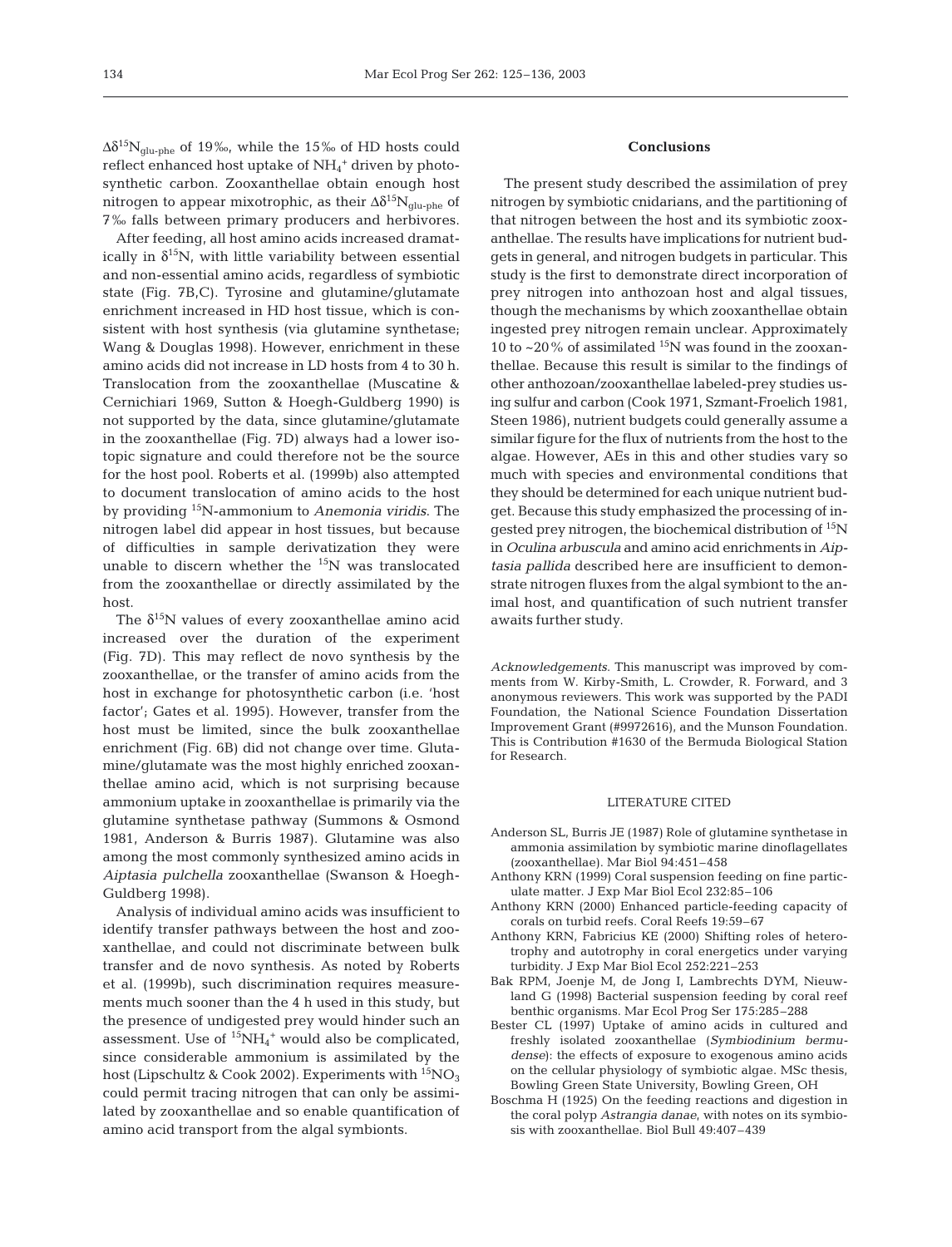- Burris RH (1983) Uptake and assimilation of  ${}^{15}NH_4{}^+$  by a variety of corals. Mar Biol 75:151–155
- Bythell JC (1988) A total nitrogen and carbon budget for the elkhorn coral *Acropora palmata* (Lamarck). Proc 6 Int Coral Reef Symp 2:535–540
- Clayton W (1986) Ingestion, digestion and assimilation efficiency of the sea anemone *Aiptasia pallida* fed zooplankton prey. Int Rev Ges Hydrobiol 71:709–717
- Coles S (1969) Quantitative estimates of feeding and respiration for three scleractinian corals. Limnol Oceanogr 14: 949–953
- Cook CB (1971) Transfer of 35S-labeled material from food ingested by *Aiptasia* sp. to its endosymbiotic zooxanthellae. In: Lenhoff H, Muscatine L, Davis LV (eds) Experimental coelenterate biology. University of Hawaii Press, Honolulu, p 218–224
- Cook CB (1972) Benefit to symbiotic zoochlorellae from feeding by green hydra. Biol Bull 142:236–242
- Davies PS (1995) Coral nubbins and explants for reef assessment and laboratory ecotoxicology. Coral Reefs 14: 267–269
- D'Elia CF, Webb KL (1977) The dissolved nitrogen flux of reef corals. Proc 3rd Int Coral Reef Symp 1:325–330
- Edmunds PJ, Davies PS (1986) An energy budget for *Porites porites* (Scleractinia). Mar Biol 92:339–348
- Edmunds PJ, Davies PS (1989) An energy budget for *Porites porites* (Scleractinia), growing in a stressed environment. Coral Reefs 8:37–44
- Ferrier MD (1992) Fluxes and metabolic pools of amino acids in algal-cnidarian symbioses. PhD thesis, University of Maryland, College Park, MD
- Ferrier-Pages C, Allemand D, Gattuso JP, Jaubert J, Rassoulzadegan F (1998) Microheterotrophy in the zooxanthellate coral *Stylophora pistillata*: Effects of light and ciliate density. Limnol Oceanogr 43:1639–1648
- FitzGerald LM (1991) Amino acid metabolism of scleractinian corals. PhD thesis, University of Miami, Miami, FL
- FitzGerald LM, Szmant AM (1997) Biosynthesis of 'essential' amino acids by scleractinian corals. J Biochem 322:213–221
- Gates RD, Hoegh-Guldberg O, McFall-Ngai MJ, Bil KY, Muscatine L (1995) Free amino acids exhibit anthozoan 'host factor' activity: They induce the release of photosynthate from symbiotic dinoflagellates *in vitro*. Proc Natl Acad Sci USA 92:7430–7434
- Goreau T, Goreau N, Yonge C (1971) Reef corals: autotrophs or heterotrophs? Biol Bull 141:247–260
- Hawkins AJS, Klumpp DW (1995) Nutrition of the giant clam *Tridacna gigas* (L.). II. Relative contributions of filterfeeding and the ammonium-nitrogen acquired and recycled by symbiotic alga towards total nitrogen requirements for tissue growth and metabolism. J Exp Mar Biol Ecol 190:263–290
- Hunter T (1984) The energetics of asexual reproduction: Pedal laceration in the symbiotic sea anemone, *Aiptasia pulchella*. J Exp Mar Biol Ecol 83:127–148
- Johannes RE, Tepley L (1974) Sources of nutritional energy for reef corals. Proc 2nd Int Coral Reef Symp:133–137
- Johannes RE, Coles S, Kuenzel N (1970) The role of zooplankton in the nutrition of some scleractinian corals. Limnol Oceanogr 15:579–586
- Kelty R (2001) Phosphorus uptake and allocation in *Aiptasia pallida* and *Madracis mirabilis*. PhD thesis, University of Maryland, College Park, MD
- Lenhoff HM, Roffman B (1971) Two methods for fractionating small amounts of radioactive tissue. In: Lenhoff HM, Muscatine L, Davis LV (eds) Experimental coelenterate biology. University of Hawaii Press, Honolulu, p 265–271
- Lesser M, Witman J, Sebens KP (1994) Effects of flow and seston availability on scope for growth of benthic suspension-feeding invertebrates from the Gulf of Maine. Biol Bull 187:319–335
- Lewis DH, Smith DC (1971) The autotrophic nutrition of symbiotic marine coelenterates with special reference to hermatypic corals. I. Movement of photosynthetic products between symbionts. Proc R Soc Lond Ser B 178:111–129
- Lewis J (1977) Suspension feeding in Atlantic reef corals and the importance of suspended particulate matter as a food source. Proc 3rd Int Coral Reef Symp 1:405–408
- Lewis JB, Price WS (1975) Feeding mechanisms and feeding strategies of Atlantic reef corals. J Zool Lond 176:527–544
- Lipschultz F, Cook CB (2002) Uptake and assimilation of 15N-ammonium by the symbiotic sea anemones *Bartholomea annulata* and *Aiptasia pallida*: conservation versus recycling of nitrogen. Mar Biol 140:489–502
- Markell DA, Trench RK (1993) Macromolecules exuded by symbiotic dinoflagellates in culture: Amino acid and sugar composition. J Phycol 29:64–68
- McAuley PJ (1994) Amino acid content of zooxanthellae freshly isolated from *Pocillopora damicornis*. Pac Sci 48:247–253
- McClelland JW, Montoya JP (2002) Trophic relationships and the nitrogen isotopic composition of amino acids in plankton. Ecology 83:2173–2180
- Metges CC, Petzke K, Hennig U (1996) Gas chromatography/ combustion/isotope ratio mass spectrometric comparison of N-acetyl- and N-pivaloyl amino acid esters to measure 15N isotopic abundances in physiological samples: A pilot study on amino acid synthesis in the upper gastrointestinal tract of minipigs. J Mass Spectrom 31:367–376
- Miller MM (1995) Growth of a temperate coral: effects of temperature, light, depth, and heterotrophy. Mar Ecol Prog Ser 122:217–225
- Mills MM, Sebens KP (1997) Particle ingestion efficiency of the corals *Siderastrea siderea* and *Agaricia agaricites*: Effects of flow speed and sediment load. Proc 8th Int Coral Reef Symp Panama 2:1059–1064
- Minagawa M, Wada E (1984) Stepwise enrichment of  $^{15}N$ along food chains: further evidence and the relationship between  $\delta^{15}N$  and animal age. Geochim Cosmochim Acta 48:1135–1140
- Muscatine L (1990) The role of symbiotic algae in carbon and energy flux in reef corals. In: Dubinsky Z (ed) Ecosystems of the world, Vol 25. Coral Reefs. Elsevier, Amsterdam, p 75–87
- Muscatine L, Cernichiari E (1969) Assimilation of photosynthetic products of zooxanthellae by a reef coral. Biol Bull 137:506–523
- Muscatine L, D'Elia CF (1978) The uptake, retention, and release of ammonium by reef corals. Limnol Oceanogr 23: 725–734
- Muscatine L, Kaplan IR (1994) Resource partitioning by reef corals as determined from stable isotope composition, II.  $\delta^{15}$ N of zooxanthellae and animal tissue versus depth. Pac Sci 48:304–312
- Muscatine L, Masuda H, Burnap R (1979) Ammonium uptake by symbiotic and aposymbiotic reef corals. Bull Mar Sci 29:572–575
- Nicol JAC (1959) Digestion in sea anemones. J Mar Biol Assoc UK 38:469–476
- Parsons RT, Maita Y, Lalli CR (1984) A manual of chemical and biological methods for seawater analysis. Pergamon Press, Elmsford
- Piniak GA (2001) The effects of symbiotic condition and nutritional history on prey capture and use by anemones and corals. PhD thesis, Duke University, Durham, NC